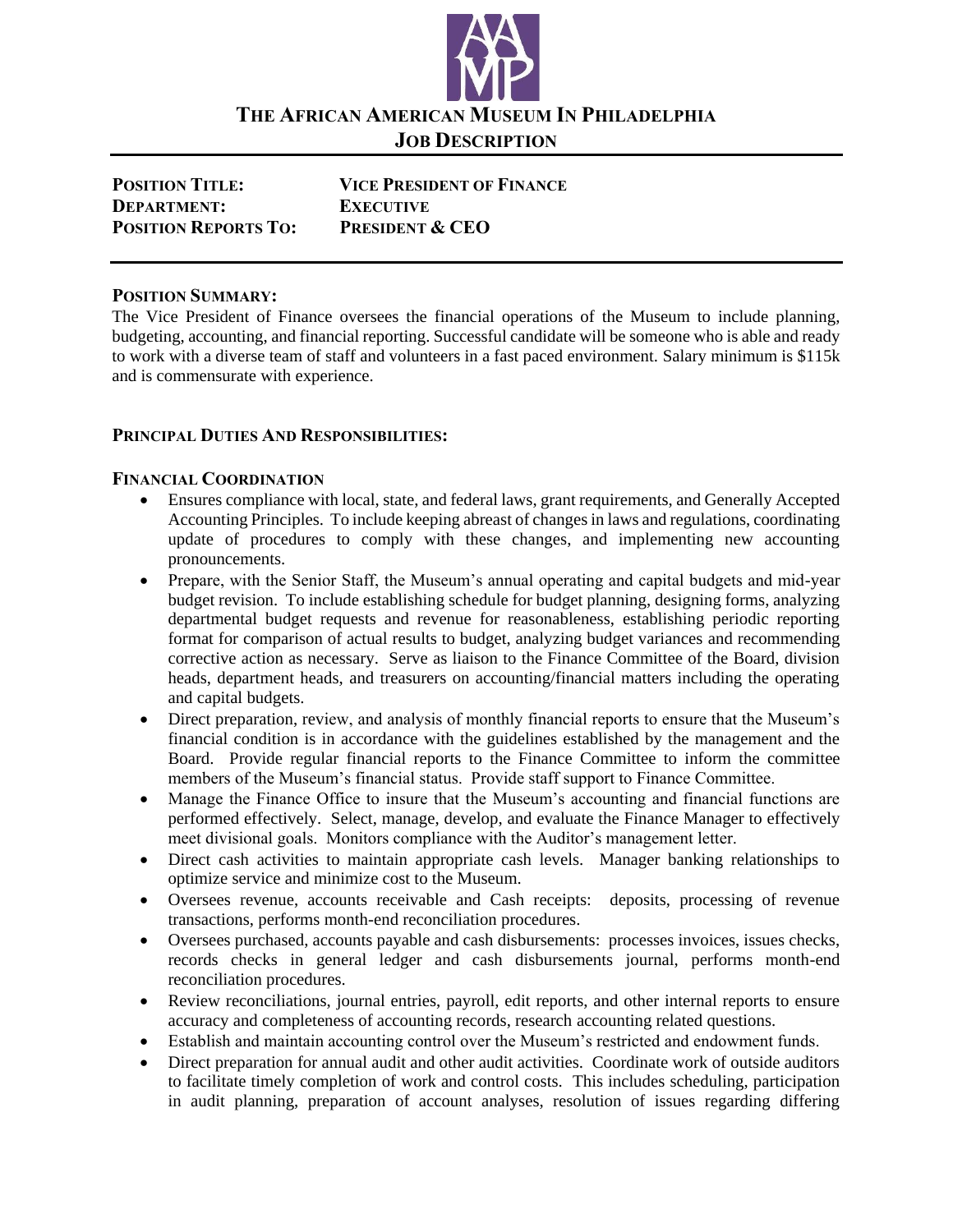

#### **THE AFRICAN AMERICAN MUSEUM IN PHILADELPHIA**

#### **JOB DESCRIPTION**

interpretations of appropriate accounting treatment, preparation of financial statements and footnotes.

- Manage preparation of tax returns and related reports to ensure compliance with governmental reporting requirements. Coordinate preparation of the financial portion of grant reports and billings to ensure compliance with requirements and policies of funding sources.
- Manage the financial risk management program.
- Contribute, as a member of the Executive leadership, to the policy making for and management of the Museum. Attend meetings of the Board of Directors and, as appropriate, of various Board Committees.
- Continue personal professional development.

# **QUALIFICATIONS, SKILLS, AND ABILITIES REQUIRED:**

#### **Education/Experience Required:**

- BA/BS in Accounting, Finance, Business Administration, or comparable field
- A minimum of 5-years increasingly responsible experience in all aspects of accounting and financial reporting, including experience with non-profit organizations
- CPA required or 5 additional years accounting experience
- A minimum of 5-years relevant accounting/finance and high-level management experience
- Supervisory experience required

#### **Skills & Abilities Required:**

- Expertise in Microsoft Office
- Excellent written and oral communication, and analytical and organizational skills to foster effective working relationships at all levels
- Muse have a proven ability to use diplomacy and respect confidentiality in sensitive situations
- Must be a leader, able to provide operational level direction to the Museum's financial activities
- Ability to assess and implement opportunities for improvement in financial administration
- Extensive use and knowledge of computerized accounting applications and spreadsheet software
- Ability to develop solutions for Museum-wide financial problems and issues.

# **PHYSICAL REQUIREMENTS AND WORKING CONDITIONS:**

Must be able to remain in a stationary position for extended periods of time operating a computer and other offices productivity devices such as a calculator, telephone, and copy machine. Must be able to adapt to high pace environments occasionally moving/lifting light weight equipment and other work-related objects up to 25lbs. May have to work late nights, weekends and in outdoor weather.

Expected hours: 37.5 per week